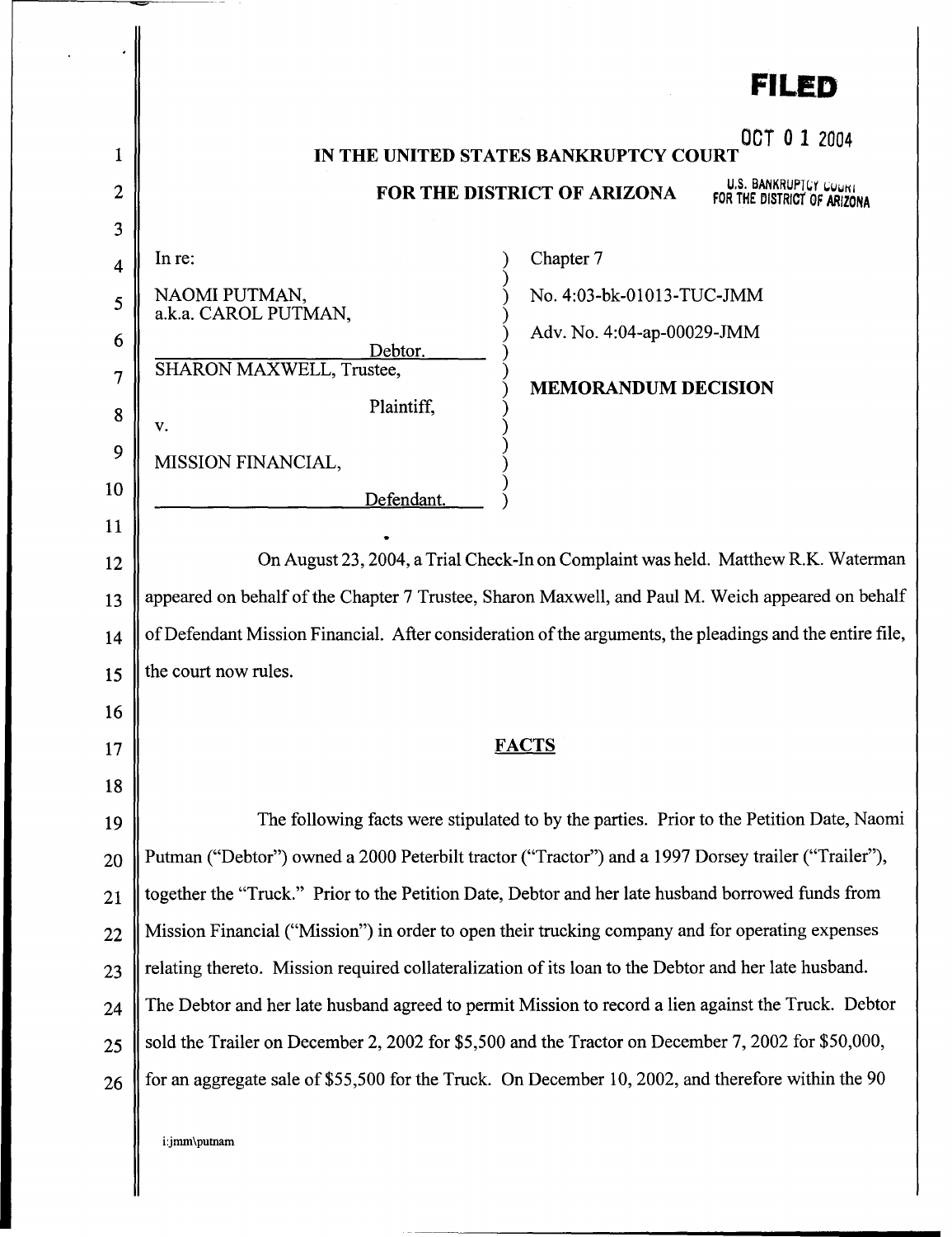| $\mathbf{1}$            | day period immediately preceding the Petition Date, Debtor made a \$28,800.00 payment to Mission                                                                                                                                                                                           |
|-------------------------|--------------------------------------------------------------------------------------------------------------------------------------------------------------------------------------------------------------------------------------------------------------------------------------------|
| $\overline{2}$          | in full satisfaction of Mission's unsecured <sup>1</sup> claim.                                                                                                                                                                                                                            |
| 3                       | Debtor filed a chapter 7 bankruptcy petition on March 3, 2003. On March 5, 2004,                                                                                                                                                                                                           |
| $\overline{\mathbf{4}}$ | Chapter 7 Trustee Sharon Maxwell ("Trustee") filed a Complaint for Avoidance of Preferential                                                                                                                                                                                               |
| 5                       | Transfer pursuant to 11 U.S.C. § 547(b) and Recovery Thereof pursuant to 11 U.S.C. § 550. In the                                                                                                                                                                                           |
| 6                       | Complaint, the Trustee alleged that the \$28,800 payment to Mission was a preferential transfer                                                                                                                                                                                            |
| 7                       | pursuant to § 547(b) and therefore could be avoided by the Trustee. The Trustee also alleged that the                                                                                                                                                                                      |
| 8                       | Trustee could recover the property transferred, or the value thereof, from Mission.                                                                                                                                                                                                        |
| 9                       | On April 26, 2004, Mission filed an Answer denying it received a preferential payment                                                                                                                                                                                                      |
| 10                      | specifically because the Debtor was solvent at the time of the transfer. At the Trial Check-In on                                                                                                                                                                                          |
| 11                      | Complaint, the court took the matter under advisement.                                                                                                                                                                                                                                     |
| 12                      |                                                                                                                                                                                                                                                                                            |
| 13                      | <b>ISSUES</b>                                                                                                                                                                                                                                                                              |
| 14                      |                                                                                                                                                                                                                                                                                            |
| 15                      | Whether the Debtor was insolvent at the time the payment was made to Mission?                                                                                                                                                                                                              |
| 16                      |                                                                                                                                                                                                                                                                                            |
| 17                      | <b>DISCUSSION</b>                                                                                                                                                                                                                                                                          |
| 18                      |                                                                                                                                                                                                                                                                                            |
| 19                      | Whether the Payment to Mission was a Preferential Transfer under § 547(b)                                                                                                                                                                                                                  |
| 20                      |                                                                                                                                                                                                                                                                                            |
| 21                      | Section 547(b), in pertinent part, sets forth the elements of an avoidable preference as                                                                                                                                                                                                   |
| 22                      | "any transfer of an interest of the debtor in property"                                                                                                                                                                                                                                    |
| 23                      | to or for the benefit of a creditor;<br>(1)                                                                                                                                                                                                                                                |
| 24                      |                                                                                                                                                                                                                                                                                            |
| 25<br>26                | While the Trustee contends that Mission never recorded the lien against the Truck and<br>Mission contends that Debtor's pre-filing conduct was responsible for preventing the security interest<br>from being perfected, both parties nonetheless agree that Mission's claim is unsecured. |
|                         | 2<br>i:jmm\putnam                                                                                                                                                                                                                                                                          |

Ĥ,

'---------------------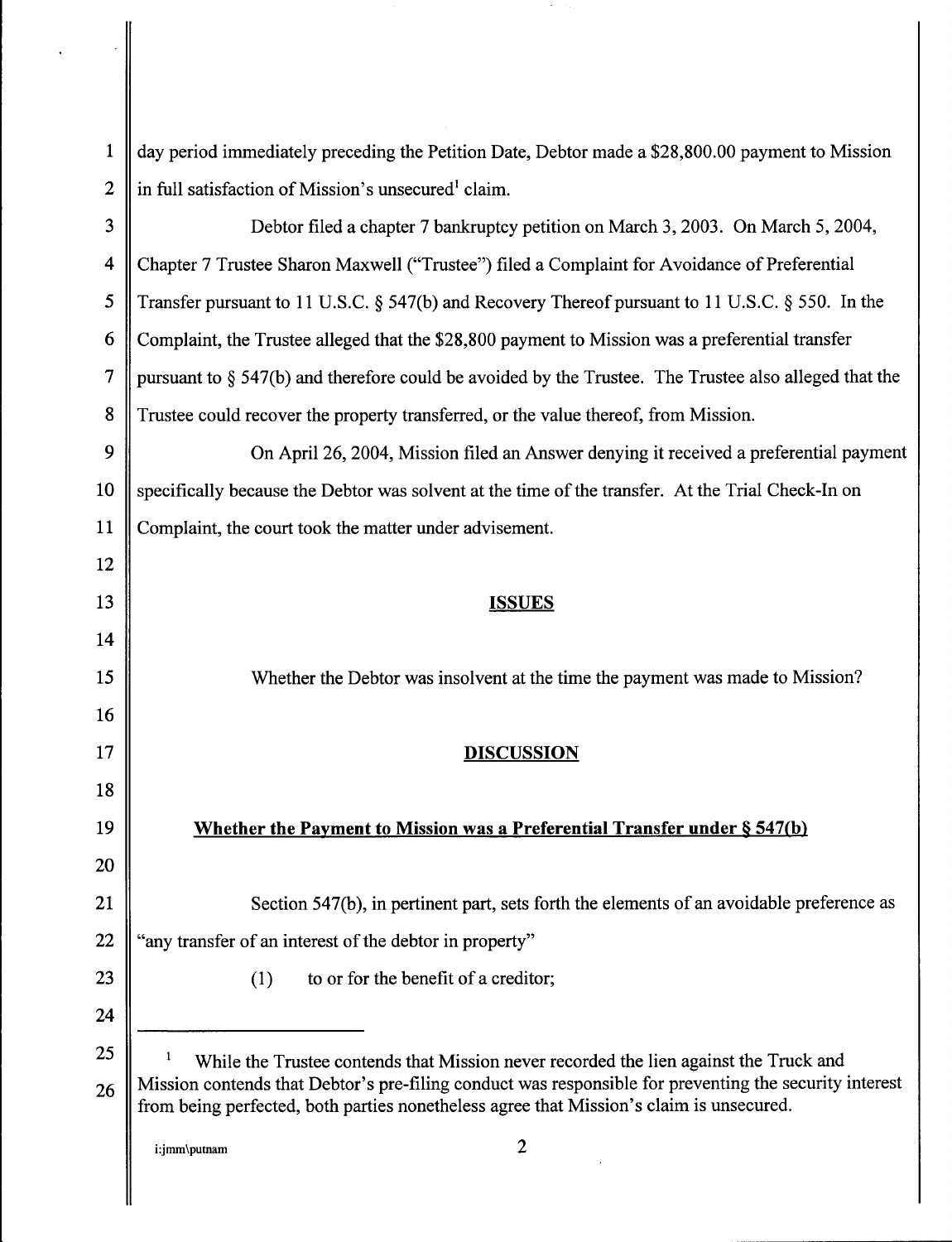| 1         | (2)                                                                                                        | for or on account of an antecedent debt owed by the debtor<br>before such transfer was made;                                                       |  |
|-----------|------------------------------------------------------------------------------------------------------------|----------------------------------------------------------------------------------------------------------------------------------------------------|--|
| 2         | (3)                                                                                                        | made while the debtor was insolvent;                                                                                                               |  |
| 3         | (4)                                                                                                        | made                                                                                                                                               |  |
| 4         |                                                                                                            | on or within 90 days before the date of the filing of the<br>(A)                                                                                   |  |
| 5         |                                                                                                            | petition;                                                                                                                                          |  |
| 6<br>7    | (5)                                                                                                        | that enables such creditor to receive more than such creditor<br>would receive if -                                                                |  |
|           |                                                                                                            | the case were a case under chapter 7 of this title;<br>(A)                                                                                         |  |
| 8         |                                                                                                            | the transfer had not been made; and<br>(B)                                                                                                         |  |
| 9         | $\circledcirc$                                                                                             | such creditor received payment of such debt to the extent                                                                                          |  |
| 10        |                                                                                                            | provided by the provisions of this title.                                                                                                          |  |
| 11        | Unless the Trustee proves each and every one of these elements, a transfer is not                          |                                                                                                                                                    |  |
| 12        | avoidable as a preference under § 547(b). Danning v. Bozek (In re Bullion Reserve of N. Am.), 836          |                                                                                                                                                    |  |
| 13        | F.2d 1214, 1217 (9th Cir.), cert. denied, 486 U.S. 1056 (1998). The parties have stipulated that the       |                                                                                                                                                    |  |
| 14        | requirements of § 547(b)(1), (2), (4)(A), and (5) have been met. The only provision of § 547(b) in         |                                                                                                                                                    |  |
| 15        | dispute is whether or not the payment was "made while the debtor was insolvent," thereby satisfying        |                                                                                                                                                    |  |
|           | 16    the remaining requirement of $\S$ 547(b)(3). If the payment was made while the Debtor was insolvent, |                                                                                                                                                    |  |
| 17        |                                                                                                            | then the payment is preferential and may be avoided by the Trustee.                                                                                |  |
| 18        |                                                                                                            |                                                                                                                                                    |  |
| 19        |                                                                                                            | Whether the Debtor was Insolvent at the Time the Payment was Made to Mission                                                                       |  |
| <b>20</b> |                                                                                                            |                                                                                                                                                    |  |
| 21        |                                                                                                            | For a transfer to be avoidable under $\S$ 547(b), it must be made while the Debtor was                                                             |  |
| 22        |                                                                                                            | insolvent. Section $101(32)(A)$ provides that "insolvent" means:                                                                                   |  |
| 23        |                                                                                                            | with reference to an entity other than a partnership, and a municipality,                                                                          |  |
| 24        |                                                                                                            | financial condition such that the sum of such entity's debts is greater<br>than all of such entity's property, at a fair valuation, exclusive of - |  |
| 25        | (i)                                                                                                        | property transferred, concealed, or removed with the intent to                                                                                     |  |
| 26        |                                                                                                            | hinder, delay, or defraud such entity's creditors; and                                                                                             |  |
|           |                                                                                                            |                                                                                                                                                    |  |
|           | i:jmm\putnam                                                                                               | 3                                                                                                                                                  |  |
|           |                                                                                                            |                                                                                                                                                    |  |

 $\hat{\mathcal{E}}$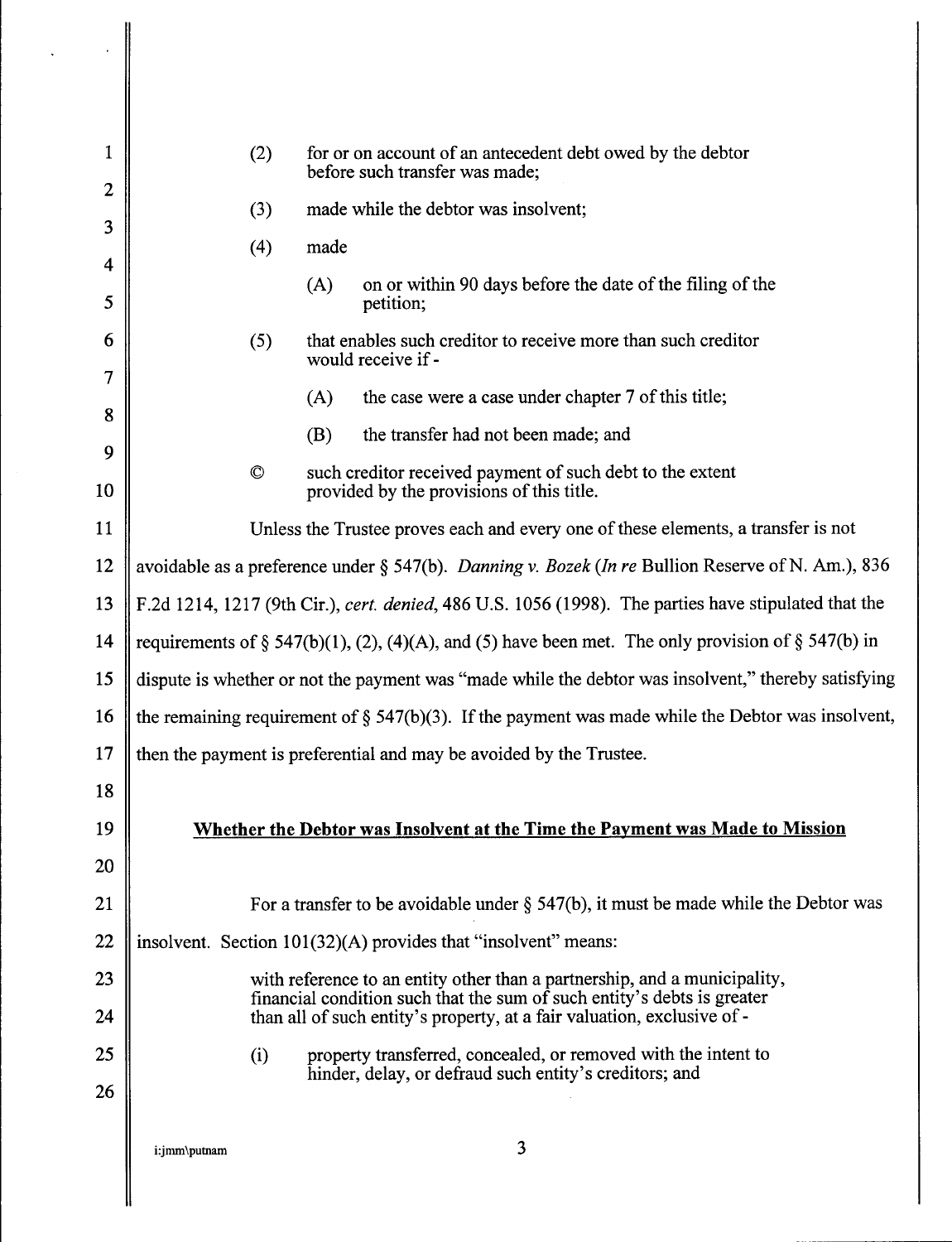1

2

(ii) property that may be exempted from the property of the estate under section 522 of this title.

3 Section 547(f) specifically provides that for the purposes of  $\S$  547, "the debtor is presumed to 4 have been insolvent on and during the 90 days immediately preceding the date ... of the petition." 5 The effect of this presumption is merely to shift the burden of going forward with evidence, and not 6 the burden of proof. *Sierra Steel, Inc.* v. *Totten Tubes, Inc. (In re* Sierra Steel, Inc.), 96 B.R. 275, 277 7 (B.A.P. 9th Cir. 1989). Therefore, Mission must come forward with some evidence to rebut the 8 presumption, but the burden of proof remains on the Trustee to show insolvency at the time of the 9 transfer. *Akers* v. *Koubourlis (In re* Koubourlis), 869 F.2d 1319, 1322 (9th Cir. 1989).

10 This leaves Mission with the necessity of rebutting the presumption that the Debtor is 11 insolvent on and during the 90 days immediately preceding the date ofthe petition. In Mission's 12 Answer to Plaintiffs Complaint, it states that "[w]hile there is a presumption that a payment made 13 within 90 days before the petition filing, that presumption is rebuttable. Debtor's schedules - 14 showing \$223,000 in assets and only \$173,000 in liabilities- rebut that presumption and trustee will 15 have to show insolvency as of the date of the transfer." Indeed, the Ninth Circuit holds that Debtor's 16 own schedules showing solvency are sufficient to rebut the presumption. *Id.* 

17 A rough "balance sheet" test determines insolvency; the debtor is insolvent when its 18 Illiabilities exceed the fair value of its nonexempt assets. 5 COLLIER ON BANKRUPTCY 1 547.03[5] 19 (Alan N. Resnick & Henry J. Sommer eds., 15th ed. rev.). *See also* H.R. Rep. No. 595, 95th Cong., 20 || 1st Sess. 177, 312 (1977). While debtor's schedules listing assets and liabilities show that debtor is 21 solvent, that alone does not end the inquiry. In an individual's case, only *nonexempt* assets can be 22 Considered in determining solvency. Debtor lists the following assets as exempt in her Schedule C:

| Residence                 |              | \$21,000.00 |
|---------------------------|--------------|-------------|
| <b>Financial Accounts</b> | $\mathbf{S}$ | 150.00      |
| Household Goods           |              | \$1,000.00  |
| <b>Clothing</b>           | $\mathbf{R}$ | 100.00      |

i:jmm\putnam

23

24

25

26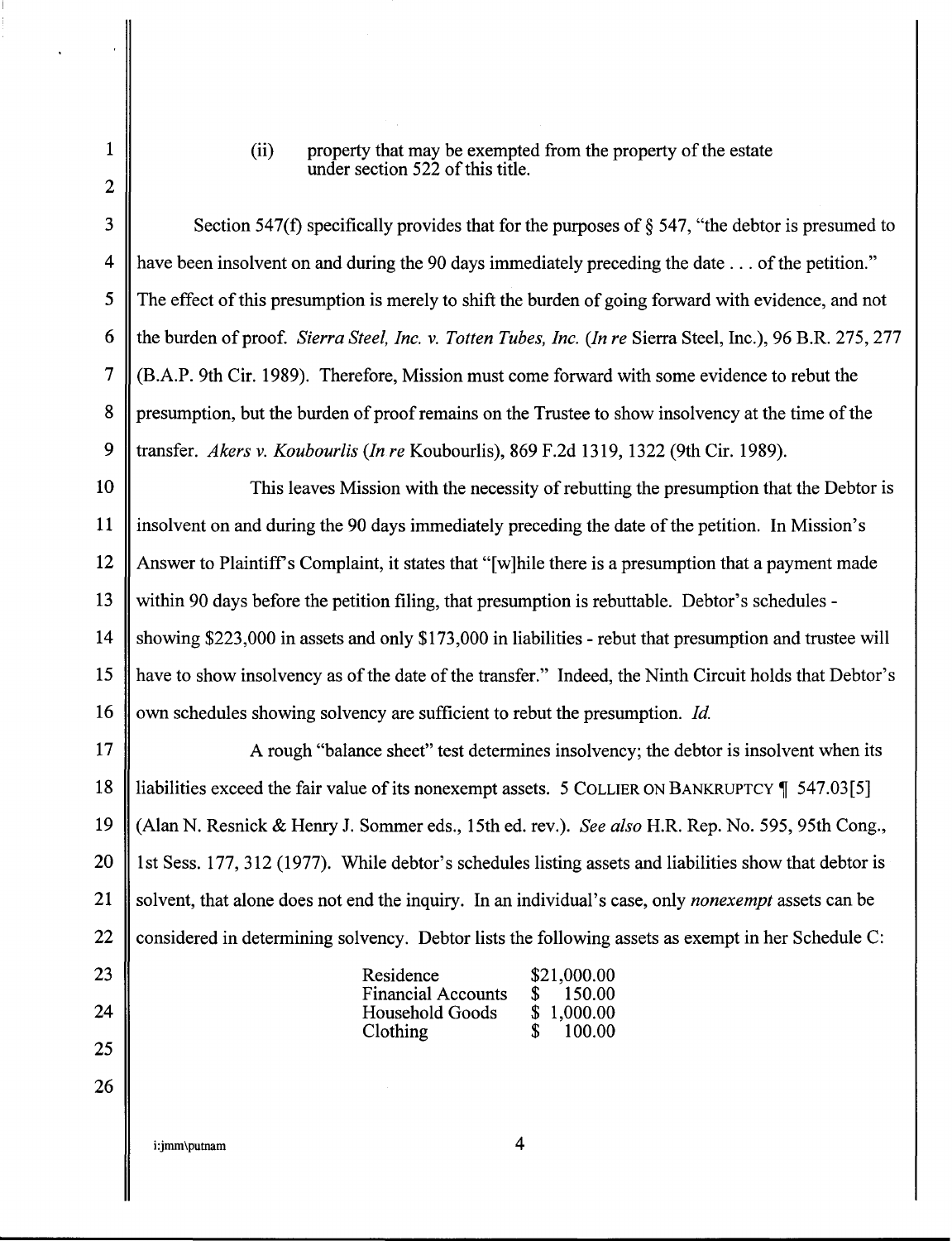| 1<br>$\overline{2}$ | Jewelry<br>100.00<br>S<br>Retirement Plan<br>\$70,000.00<br>Vehicle<br>\$2,455.00                       |  |
|---------------------|---------------------------------------------------------------------------------------------------------|--|
| 3                   | TOTAL:<br>\$94,805.00                                                                                   |  |
| 4                   | Using Debtor's schedules, her liabilities are \$153,500 and her nonexempt assets are \$129,000          |  |
| 5                   | (\$223,805 in all assets minus \$94,805 in exempt assets). Since Debtor's liabilities were greater than |  |
| 6                   | her assets at the time of filing her petition, debtor is deemed insolvent.                              |  |
| 7                   | Since Mission has failed to rebut the presumption that debtor was for $\S$ 547(b)                       |  |
| 8                   | purposes, insolvent on and during the 90 days immediately preceding the date of the petition, the       |  |
| 9                   | Trustee is entitled to rely upon the presumption of insolvency in her favor.                            |  |
| 10                  | In the Trustee's Memorandum of Law in Support of Complaint, the Trustee                                 |  |
| 11                  | determines that the Debtor was insolvent at the time of the transfer relying on facts from a Witness    |  |
| 12                  | Declaration of Naomi C. Putman. However, at the August 23, 2004 hearing on Trial Check-In, Mr.          |  |
| 13                  | Waterman, counsel for the Trustee, stipulated that there would be no affidavit from the debtor. As      |  |
| 14                  | Mission notes in its Motion in Limine to Determine Witness Declaration of Naomi C. Putman               |  |
| 15                  | Inadmissible, "Rule 26(a)(3), Fed.R.Civ.P., requires pretrial disclosure of such evidence that may be   |  |
| 16 <sup>1</sup>     | produced at trial and permits an objection to the admissibility of evidence that is not properly        |  |
| 17                  | disclosed." The Debtor's Witness Declaration was submitted well after the Discovery Deadline had        |  |
| 18                  | passed and after Trustee's counsel stipulated that there would be no affidavit from the Debtor.         |  |
| 19                  | Therefore, Mission's Motion in Limine is granted and all evidence in the Trustee's Memorandum of        |  |
| 20                  | Law that relates to the Debtor's Witness Declaration will not be considered.                            |  |
| 21                  | However, even taking into account that the Debtor's affidavit cannot be used to prove                   |  |
| 22                  | her insolvency at the time of the transfer, Mission failed to rebut the presumption of insolvency as    |  |
| 23                  | determined by reference to her schedules, and the Trustee is therefore allowed to rely upon such        |  |
| 24                  |                                                                                                         |  |
| 25                  |                                                                                                         |  |
| 26                  |                                                                                                         |  |
|                     |                                                                                                         |  |

i:jmm\putnam 5

I

 $\frac{1}{2}$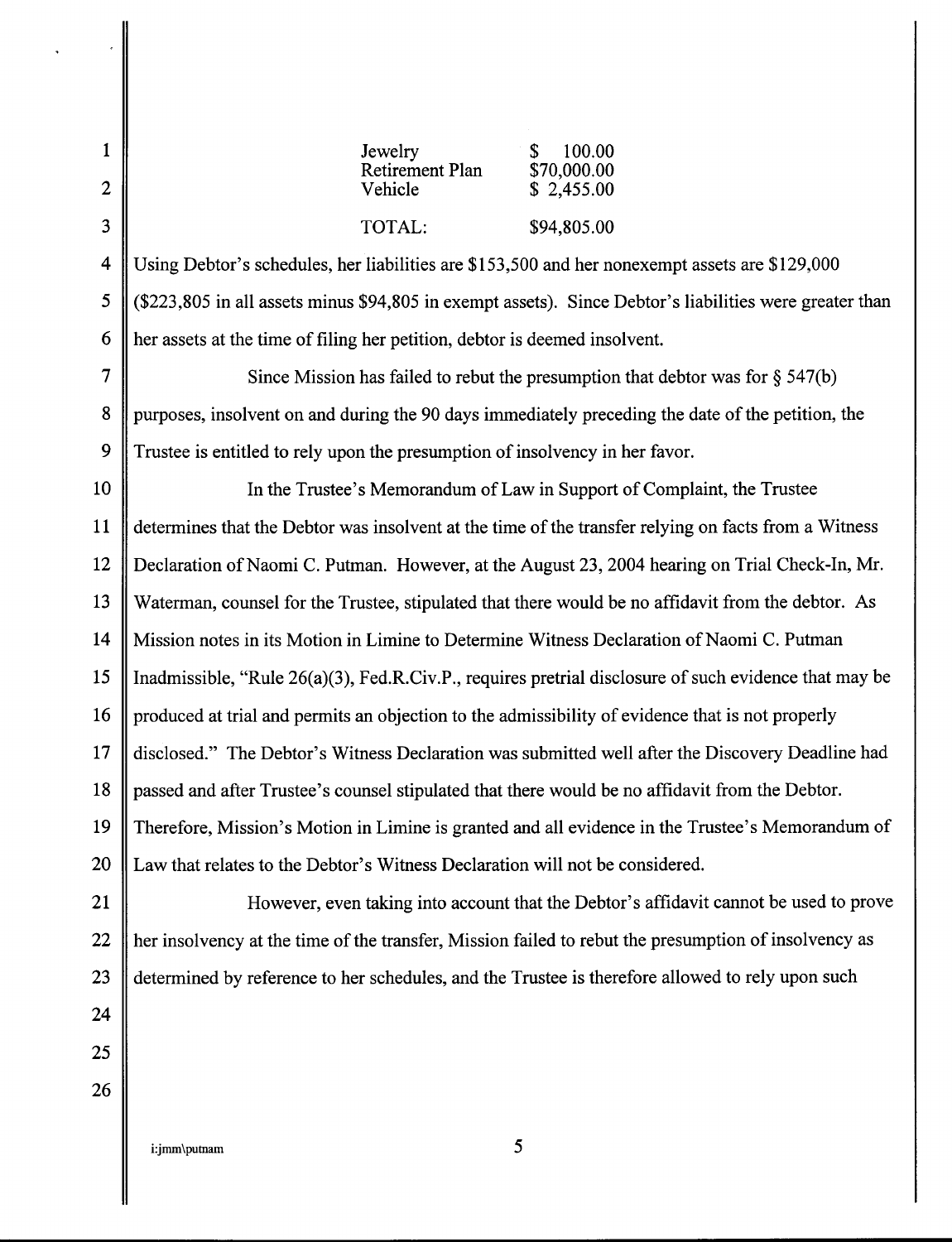| $\mathbf{1}$     | presumption. Thus, since the presumption stands, the requirement of $\S$ 547(b)(3) has been proven by     |
|------------------|-----------------------------------------------------------------------------------------------------------|
| $\boldsymbol{2}$ | the trustee. Because the parties have stipulated that all other requirements of $\S$ 547(b) have been     |
| 3                | satisfied, it is determined that Debtor's payment of \$28,800 to Mission on December 10, 2002 is a        |
| 4                | preferential transfer under § 547(b).                                                                     |
| 5                | Having determined that the Trustee has met her prima facie burden, should Mission                         |
| 6                | wish to submit evidence regarding its affirmative defense under $\S$ 547(c)(2), a one hour trial has been |
| 7                | scheduled for Tuesday, November 30, 2004 at 9:45 a.m.                                                     |
| 8                |                                                                                                           |
| 9                | <b>CONCLUSION</b>                                                                                         |
| 10               |                                                                                                           |
| 11               | Because Mission failed to provide adequate evidence to rebut the presumption of                           |
| 12               | insolvency, the Trustee is entitled to rely upon the presumption of insolvency. As the parties have       |
| 13               | stipulated to the remaining requirements of $\S$ 547(b), this court holds that the Debtor's payment of    |
| 14               | \$28,800 to Mission on December 10, 2002 is a preferential transfer under $\S$ 547(b).                    |
| 15               | Should Mission wish to submit evidence regarding its ordinary course of business                          |
| 16               | affirmative defense under $\S$ 547(c)(2), a one hour trial has been set for Tuesday, November 30, 2004    |
| 17               | at 9:45 a.m. A separate order will be entered. Bankr. R. 9021.                                            |
| 18<br>19         | October, 2004<br>DATED:                                                                                   |
| 20               |                                                                                                           |
| 21               |                                                                                                           |
| 22               | M. MARLAR<br>STATES BANKRUPTCY JUDGE                                                                      |
| 23               |                                                                                                           |
| 24               |                                                                                                           |
| 25               |                                                                                                           |
| 26               |                                                                                                           |
|                  | 6<br>i:jmm\putnam                                                                                         |

 $\mathbf I$